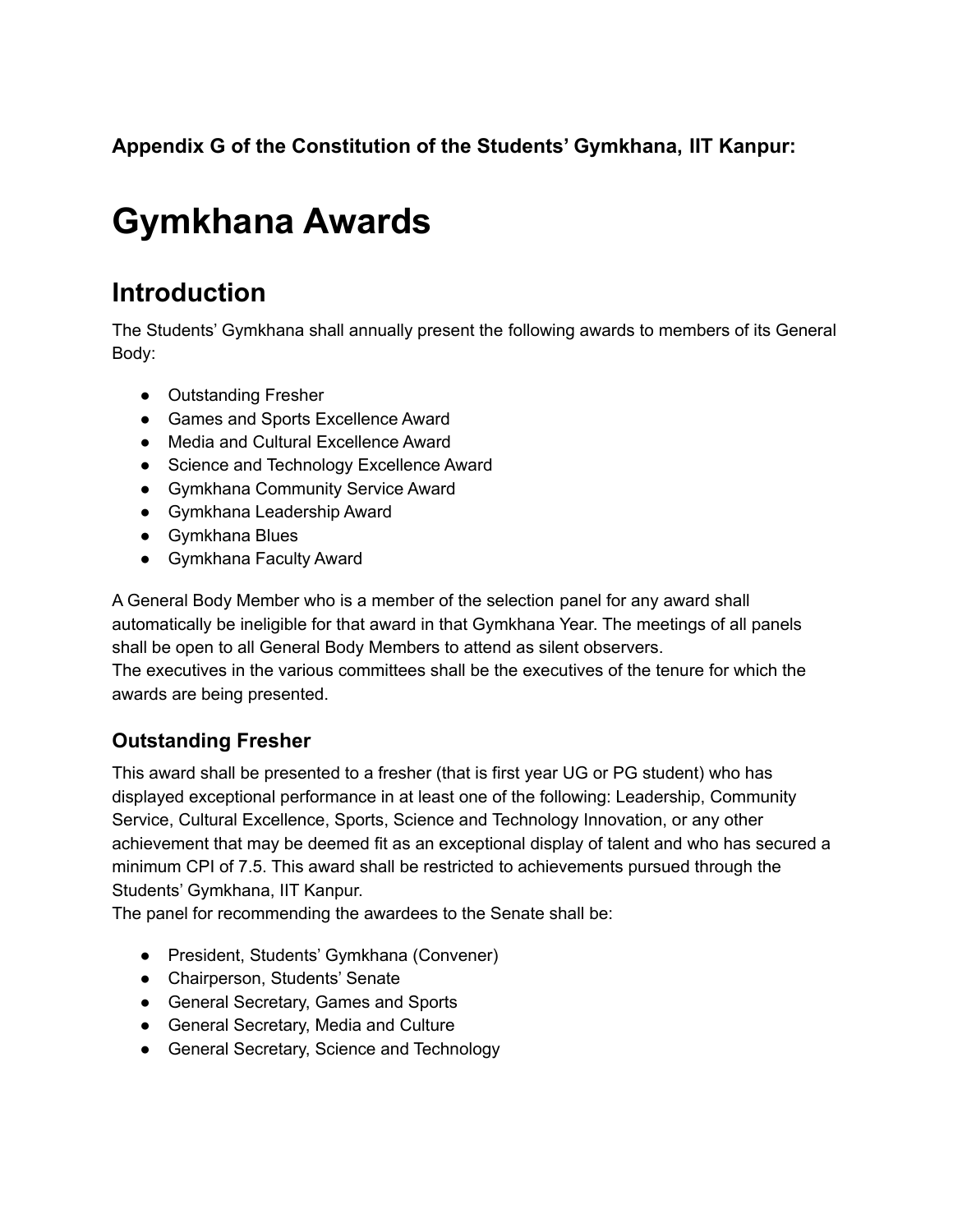In a given Gymkhana Year, the panel may choose not to confer the award for a given Gymkhana Year if no suitable candidate is found. Further, the panel may confer the award to at most 6 students in totality, with at most 2 UG female students, at most 2 PG female students, at most 2 UG male students and at most 2 PG male students. The nominations for the award shall be invited from all General Body Members by the President, Students' Gymkhana. General Body Members may nominate themselves or any other eligible students. The decision of the panel shall be only on the basis of nominations received. Nomination forms must be sent to the Convener, Nominations Committee. The award shall consist of a memento and a certificate, with one line indicating the field of excellence. The text of the line shall be suggested by the panel.

#### **Gymkhana All-Rounder Award**

This award shall be presented to a student of the graduating batch who has displayed exceptional performance in at least one of the following: Leadership, Community Service, Cultural Excellence, Sports, Science and Technology Innovation, or any other achievement that may be deemed fit as an exceptional display of talent and who has secured a minimum CPI of 7.5. This award shall be restricted to achievements pursued through the Students' Gymkhana, IIT Kanpur. Academic performance will also be considered for the award. The panel for recommending the awardees to the Senate shall be:

- President, Students' Gymkhana (Convener)
- Chairperson, Students' Senate
- General Secretary, Games and Sports
- General Secretary, Media and Culture
- General Secretary, Science and Technology

In a given Gymkhana Year, the panel may choose not to confer the award for a given Gymkhana Year if no suitable candidate is found. Further, the panel may confer the award to at most 6 students in totality, with at most 2 UG female students, at most 2 PG female students, at most 2 UG male students and at most 2 PG male students. The nominations for the award shall be invited from all General Body Members by the President, Students' Gymkhana. General Body Members may nominate themselves or any other eligible students. The decision of the panel shall be only on the basis of nominations received. Nomination forms must be sent to the Convener, Nominations Committee. The award shall consist of a memento and a certificate, with one line indicating the field(s) of excellence. The text of the line shall be suggested by the panel.

# **Games and Sports Excellence Award**

This award shall be presented to a student who has displayed exceptional performance in Games and Sports activities and has secured a minimum CPI of 6.5. This award shall not be restricted only to achievements and activities pursued through the Students' Gymkhana, IIT Kanpur. However, achievements and activities pursued through the Gymkhana shall be given higher weight in the decision-making process. This award shall be conferred only for excellence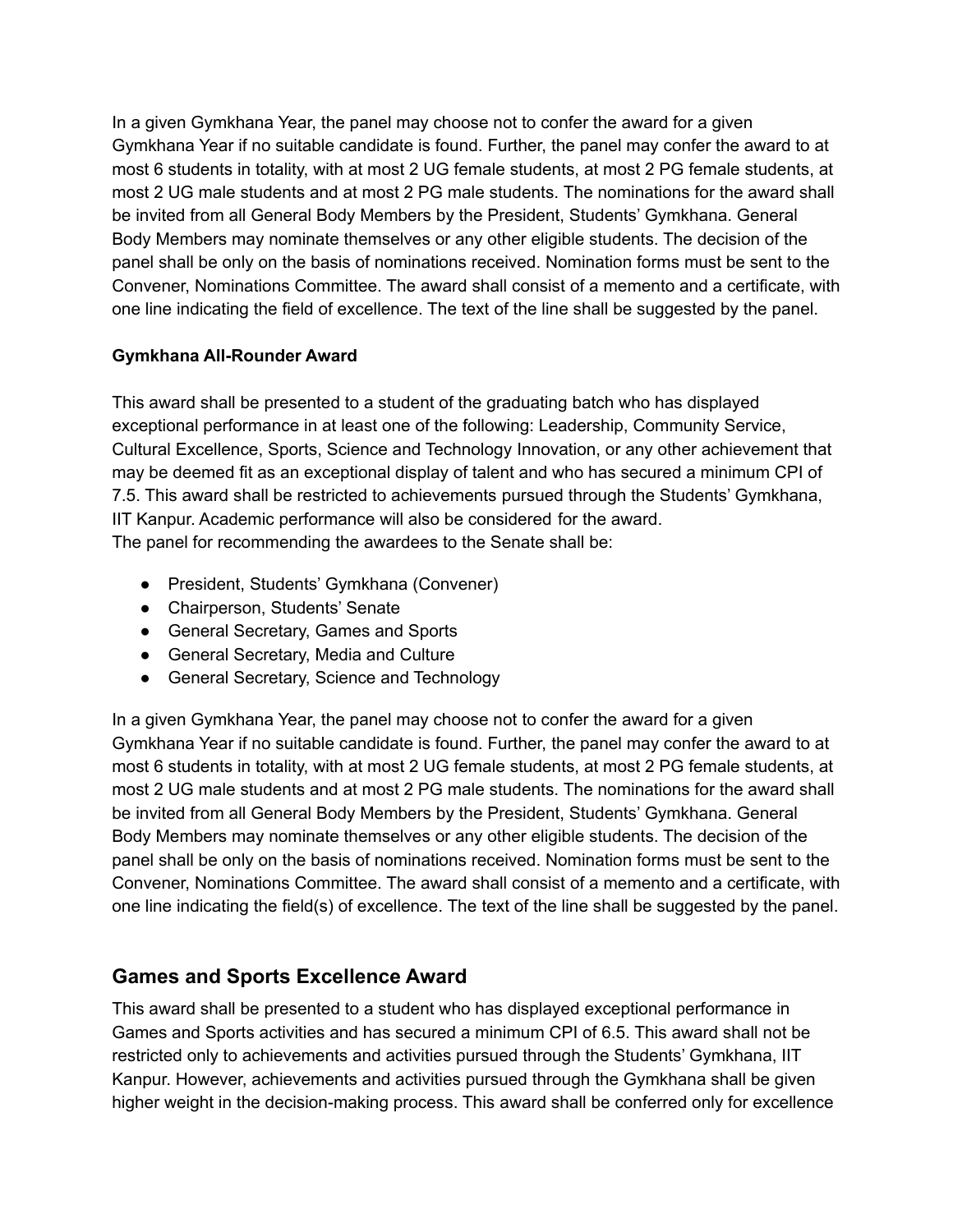in Games and Sports activities and not for managerial contributions to Games and Sports activities. Students who have served as General Secretary, Games and Sports shall be ineligible for this award. The panel for recommending the awardees to the Senate shall be:

- President, Students' Gymkhana (Convener)
- General Secretary, Games and Sports
- One Senator nominated by the Students' Senate
- Two General Body Members nominated by the Students' Senate for his/her knowledge about Games and Sports activities.

In a given Gymkhana Year, the panel may choose not to confer the award for a given Gymkhana Year if no suitable candidate is found. Further, the panel may confer the award to at most 2 students in totality. The nominations for the award shall be invited from all General Body Members by the President, Students' Gymkhana. General Body Members may nominate themselves or any other eligible students. The decision of the panel shall be only on the basis of nominations received. Nomination forms must be sent to the Convener, Nominations Committee. The award shall consist of a memento and a certificate, with one line indicating the field of excellence. The text of the line shall be suggested by the panel.

#### **Media and Cultural Excellence Award**

This award shall be presented to a student who has displayed exceptional performance in Media and Cultural activities (such as Journalism, Visual Arts, Performing Arts, Non-performing Arts, Literary activities etc.) and has secured a minimum CPI of 6.5. This award shall not be restricted only to achievements and activities pursued through the Students' Gymkhana, IIT Kanpur. However, achievements and activities pursued through the Gymkhana shall be given higher weight in the decision-making process. This award shall be conferred only for excellence in Media and Cultural activities and not for managerial contributions to these activities. Students who have served as General Secretary, Media and Culture shall be ineligible for this award. The panel for recommending the awardees to the Senate shall be:

- President, Students' Gymkhana (Convener)
- General Secretary, Media and Culture
- One Senator nominated by the Students' Senate
- Two General Body Members nominated by the Students' Senate for his/her knowledge about Media and Cultural activities.

In a given Gymkhana Year, the panel may choose not to confer the award for a given Gymkhana Year if no suitable candidate is found. Further, the panel may confer the award to at most 2 students in totality. The nominations for the award shall be invited from all General Body Members by the President, Students' Gymkhana. General Body Members may nominate themselves or any other eligible students. The decision of the panel shall be only on the basis of nominations received. Nomination forms must be sent to the Convener, Nominations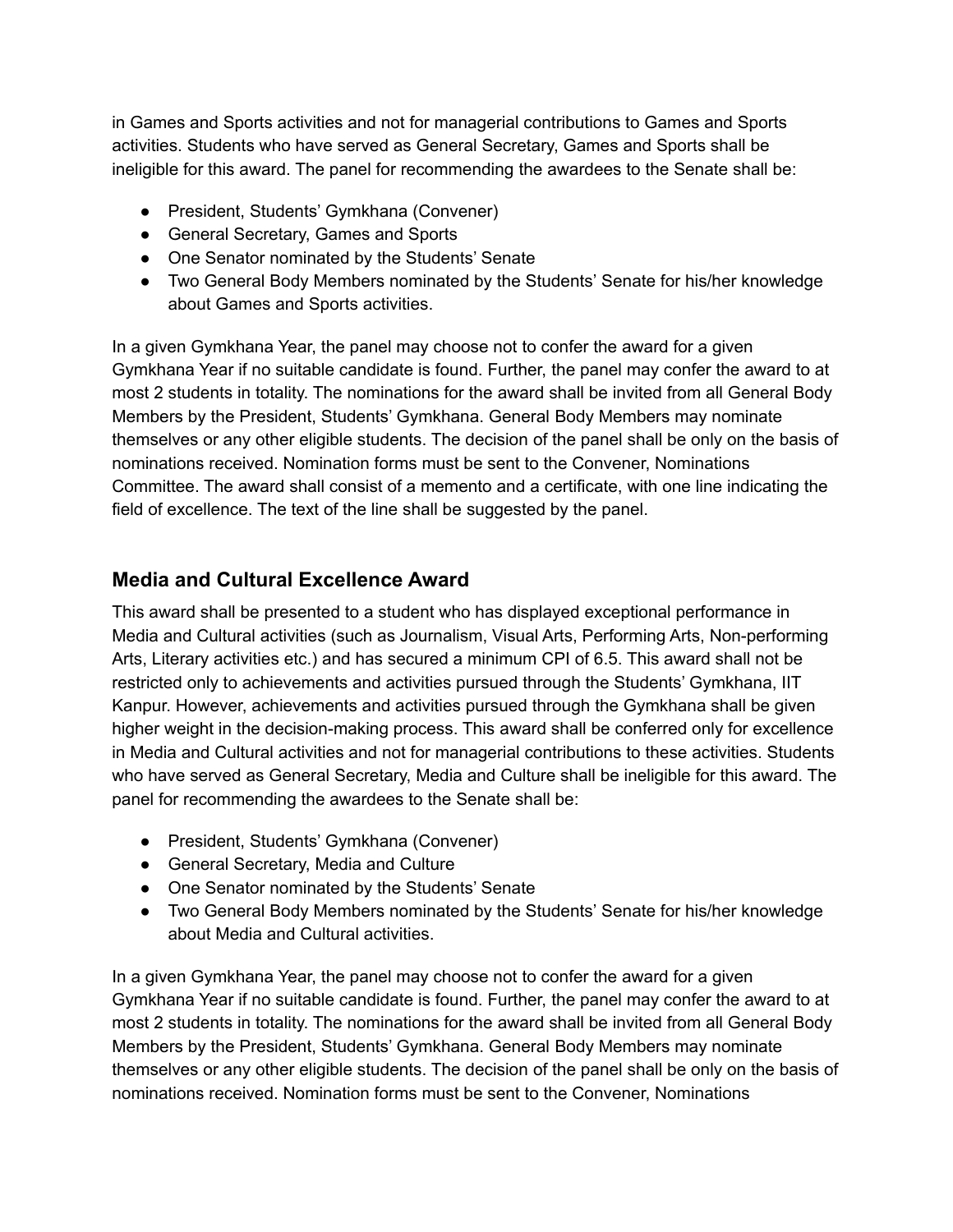Committee. The award shall consist of a memento and a certificate, with one line indicating the field of excellence. The text of the line shall be suggested by the panel.

# **Science and Technology Excellence Award**

This award shall be presented to a student who has displayed exceptional performance in Science and Technology activities and has secured a minimum CPI of 6.5. This award shall not be restricted only to achievements and activities pursued through the Students' Gymkhana, IIT Kanpur. However, achievements and activities pursued through the Gymkhana shall be given higher weight in the decision-making process. This award shall be conferred only for excellence in Science and Technology activities and not for managerial contributions to Science and Technology activities. Students who have served as General Secretary, Science and Technology shall be ineligible for this award. The panel for recommending the awardees to the Senate shall be:

- President, Students' Gymkhana (Convener)
- General Secretary, Science and Technology
- One Senator nominated by the Students' Senate
- Two General Body Member nominated by the Students' Senate for his/her knowledge about Science and Technology activities.

In a given Gymkhana Year, the panel may choose not to confer the award for a given Gymkhana Year if no suitable candidate is found. Further, the panel may confer the award to at most 2 students in totality. The nominations for the award shall be invited from all General Body Members by the President, Students' Gymkhana. General Body Members may nominate themselves or any other eligible students. The decision of the panel shall be only on the basis of nominations received. Nomination forms must be sent to the Convener, Nominations Committee. The award shall consist of a memento and a certificate, with one line indicating the field of excellence. The text of the line shall be suggested by the panel.

# **Gymkhana Leadership Award**

This award shall be presented to a student who has displayed exceptional Leadership skill and has secured a minimum CPI of 6.5. This award shall be restricted to achievements and activities pursued through the Students' Gymkhana, IIT Kanpur. Students who have served as Gymkhana Office bearers (viz. Chairperson, Students' Senate; President, Students' Gymkhana and General Secretaries of the Executive Councils) shall not be eligible for this award. The panel for recommending the awardees to the Senate shall be:

- President, Students' Gymkhana (Convener)
- Chairperson, Students' Senate
- One Senator nominated by the Students' Senate
- Two General Body Members nominated by the Students' Senate.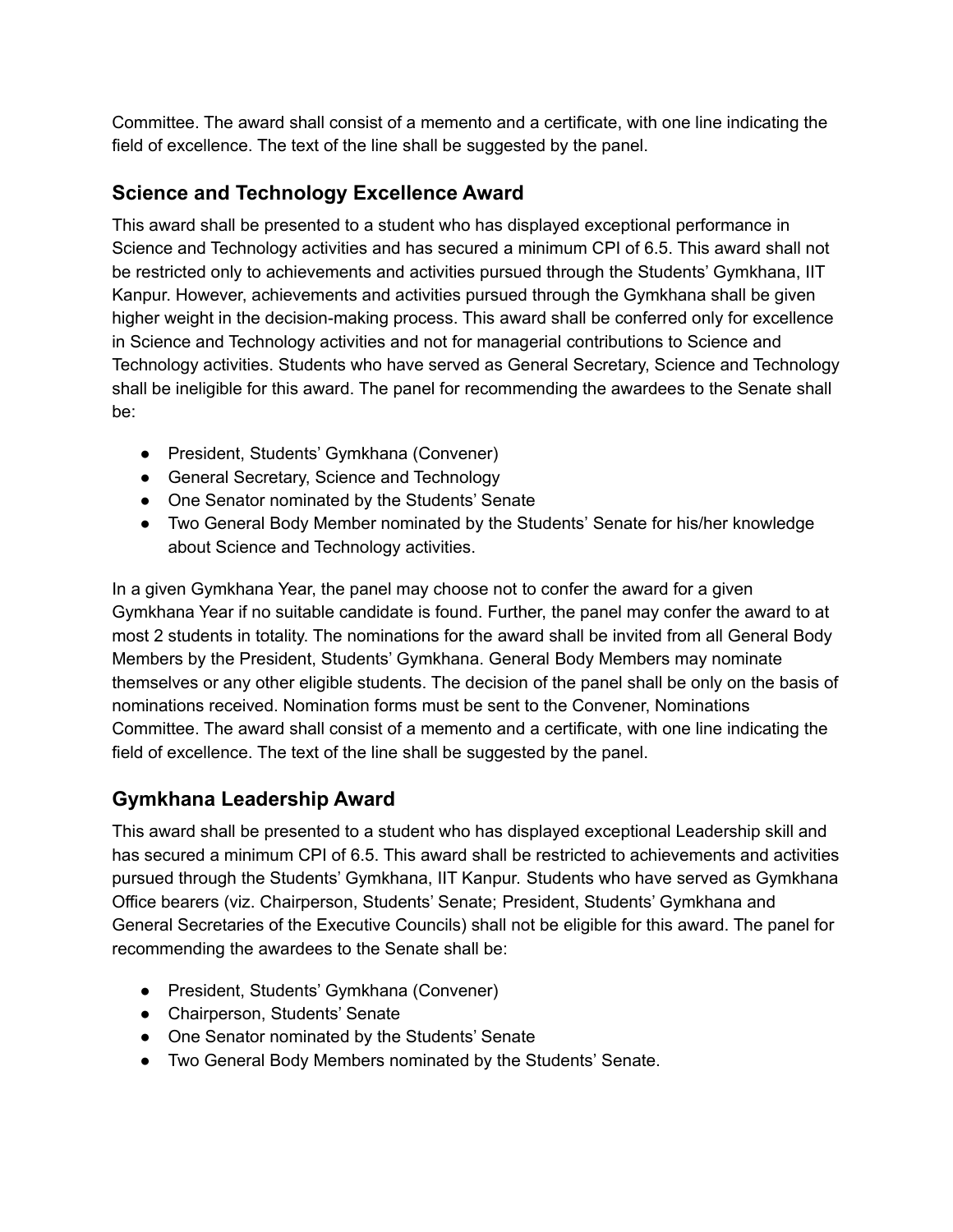In a given Gymkhana Year, the panel may choose not to confer the award for a given Gymkhana Year if no suitable candidate is found. Further, the panel may confer the award to at most 2 students in totality. The nominations for the award shall be invited from all General Body Members by the President, Students' Gymkhana. General Body Members may nominate themselves or any other eligible students. The decision of the panel shall be only on the basis of nominations received. Nomination forms must be sent to the Convener, Nominations Committee. The award shall consist of a memento and a certificate, with one line indicating the field of excellence. The text of the line shall be suggested by the panel.

# **Gymkhana Community Service Award**

This award shall be presented to a student who has made exceptional contributions to Community Service and has secured a minimum CPI of 6.5. This award shall be restricted to achievements and activities pursued through the Students' Gymkhana, IIT Kanpur. Students who have served as Gymkhana Office bearers (viz. Chairperson, Students' Senate; President, Students' Gymkhana and General Secretaries of the Executive Councils) shall not be eligible for this award. The panel for recommending the awardees to the Senate shall be:

- President, Students' Gymkhana (Convener)
- Chairperson, Students' Senate
- One Senator nominated by the Students' Senate
- Two General Body Members nominated by the Students' Senate.

In a given Gymkhana Year, the panel may choose not to confer the award for a given Gymkhana Year if no suitable candidate is found. Further, the panel may confer the award to at most 2 students in totality. The nominations for the award shall be invited from all General Body Members by the President, Students' Gymkhana. General Body Members may nominate themselves or any other eligible students. The decision of the panel shall be only on the basis of nominations received. Nomination forms must be sent to the Convener, Nominations Committee. The award shall consist of a memento and a certificate, with one line indicating the field of excellence. The text of the line shall be suggested by the panel.

#### **Gymkhana Blues**

This award shall be presented to a student who has made exceptional contributions to the Students' Gymkhana, IIT Kanpur in his/her stay at the Institute over a period of time, either to the system as whole, or to members of the General Body of the Students' Gymkhana and has secured a minimum CPI of 6.5. The contributions of the student awarded should have a significant impact on a large section of the student community, and the student awarded should be a source of inspiration for the student community. This award shall be the highest honour conferred by the Students' Gymkhana. This award shall be restricted to achievements and activities pursued through the Students' Gymkhana, IIT Kanpur. The committee must be constituted at least 4 weeks prior to awarding the Gymkhana Blues Size and composition of the Committee: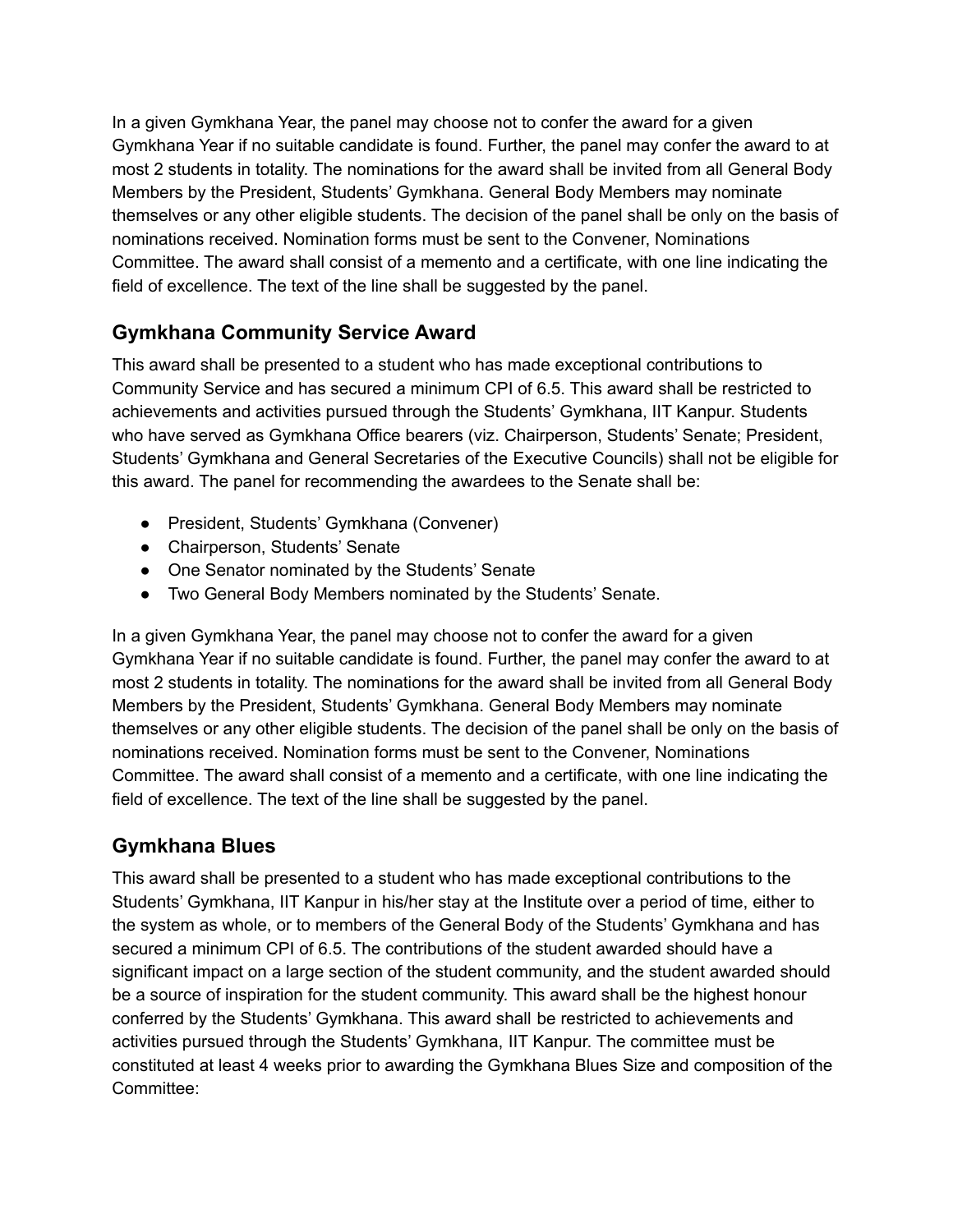- 1. President, Students' Gymkhana (Convener)
- 2. Chairperson, Students' Senate
- 3. One UG Senator, nominated by the Students' Senate
- 4. One PG Senator, nominated by the Students' Senate
- 5. 3 General Body Members, nominated by the Students' Senate

All the members of this committee shall be preferably of the Graduating batch. At least one of the members of the panel should be a girl.

In a given Gymkhana Year, the panel may choose not to confer the award for a given Gymkhana Year if no suitable candidate is found. The panel may choose to confer as many awards as it wishes in a given Gymkhana Year. However, it is strongly recommended that as this is the highest honour awarded by the Gymkhana, this award must be presented only in exceptional situations. No nominations shall be invited for the same. However, Senators, Executives and General Body Members shall be free to suggest names to the panel members on an individual basis.

The Gymkhana Blues award should not be awarded just after the major tenure of the person in consideration. The committee shall first ascertain the tenure of the individual in which he/she contributed the most to the Gymkhana. If the time between consideration and said major tenure is at least 1 years and at most 2 years then all the contributions made by the individual to the Gymkhana from the time of his entering the institute to the time of consideration shall be examined by the committee. The award shall consist of a memento, a certificate, a letter of appreciation and an Institute Blazer with. The text of the Letter of Appreciation shall be suggested by the panel. The Patron, Students' Gymkhana shall be requested to present the award.

# **Gymkhana Faculty Award**

This award shall be presented to a faculty member who has contributed greatly to the student community, either through the Gymkhana as an institution, or through their contributions to individuals and groups within the student community. The panel for recommending the awardees to the Senate shall be:

- President, Students' Gymkhana (Convener)
- Chairperson, Students' Gymkhana
- General Secretary, Science and Technology
- General Secretary, Media and Culture
- General Secretary, Games and Sports
- Two Senators nominated by the Students' Senate

The award shall not be given for exemplary teaching or research, unless it goes above and beyond what is expected from a faculty. The award shall not be given to the current Chief Counsellor or Patron of the Students' Gymkhana. However, former Chief Counsellors and Patrons shall be eligible for the award. The award can be given to an individual for the